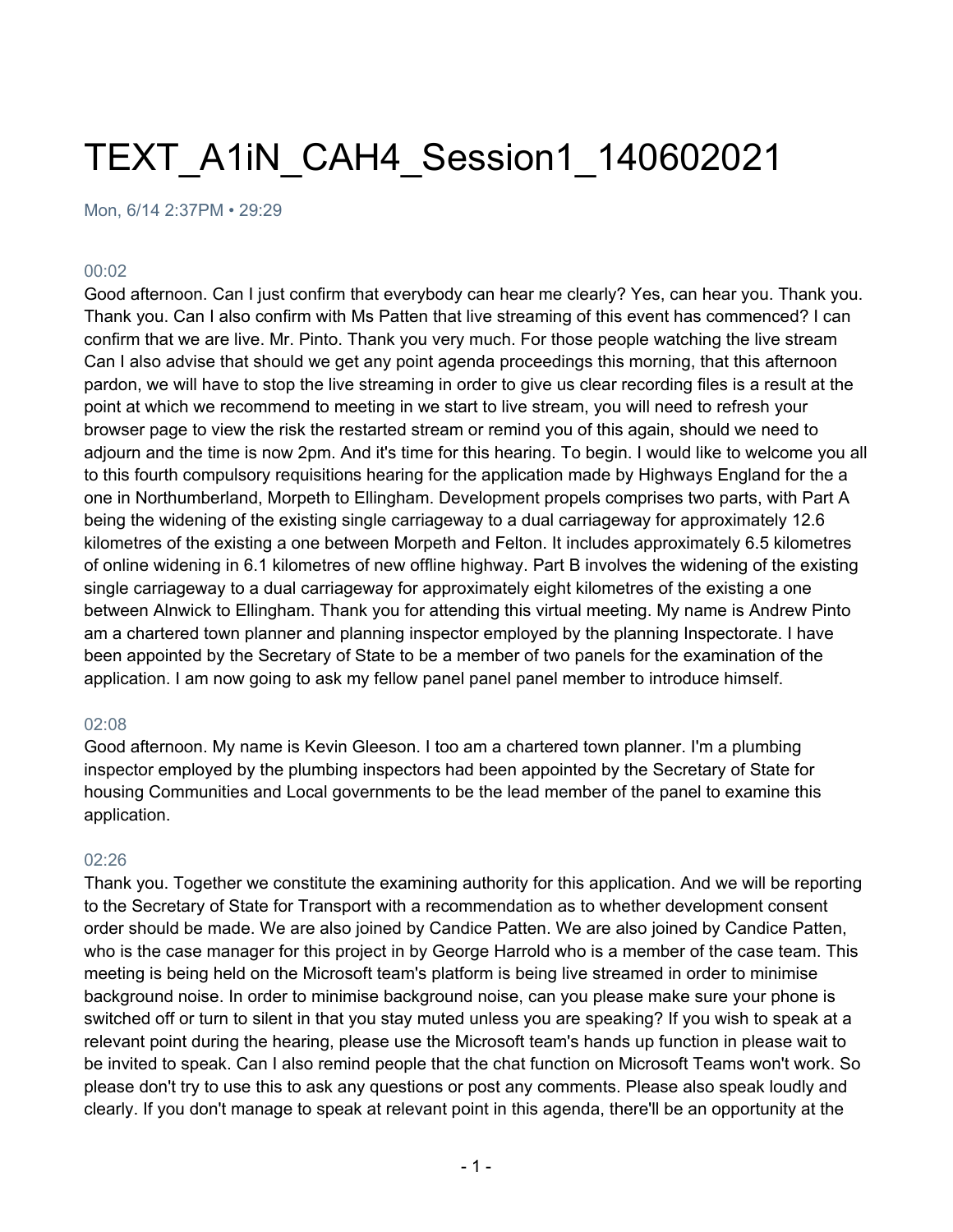end of the meeting for you to do so under item six or to tender any other matters. Because digital recording that we make are retained in published, they form a public record that can contain your personal information into which the general data protection regulations GDPR applies. Consequently, if you participate in today's hearing, it's important that you understand that you'll be live streamed and recorded in that digital recording will be published. If you don't want your image to be recorded, you can switch off your camera. Does anyone have any questions with regards to this matter?

# 04:26

I'll take that as a note. So I will press on. As already mentioned, each time you speak Could you please introduce yourself and also who you are representing if you are representing someone as this is a public examination even if you haven't indicated that you wish to speak if there is a point that you wanted to make please feel free to indicate at a relevant time that you wish to contribute. The hearing today will be structured discussion, which will be led by the examining authority based on the agenda that has already been published. The purpose of the agenda is to enable you to answer any questions that we might have to ensure that we have all of the information that we need in order to make a recommendation to the Secretary of State. This is the fourth compulsory acquisitions hearing to be held in this examination. It is being held because the examining authority which is to question the applicant in here from affected parties or interested parties, arising from traditional land included within the order limits, as part of the applicants change request to int three d agenda for this compulsory acquisitions hearing was published on planning Inspectorates national infrastructure website on second of June and it might be useful to have a copy of that to hand. I will also share now on my screen, the key headline items included in the agenda.

# 06:06

substantive items are as follows and item two will consider site specific issues to be addressed by the applicant. And item three a will cut or will cover site specific representations raised by affected persons. item four will consider all the representations from parties who may be affected by the proposed development. Specifically, the examining authority will invite any additional age appropriate parties or interested parties to make overall representations on matters addressed in previous hearings relating to compulsory compulsory compulsory proposed compulsory acquisition of land and rights of the proposed development as a whole.

# 06:56

We will seek to allocate sufficient time to each issue to allow its proper consideration. We aren't expected that matters on the agenda will take too long to address. But if we do need more than one hour and a half, then at completion of the session at around 330 we'll probably have a break for half an hour before resuming at four in continuing if necessary until 430. Noting that we have an open floor hearing do to start at 5pm. We will be however flexible about his timings will conclude the hearing as soon as all relevant contributions have been made in our questions asked responded to. We've already had three campus requisitions hearings and asked a number of written questions. So today we want to be pursuing matters where we have been satisfactorily addressed already. Are there any questions at this stage about procedural sides of today's hearing or the agenda? I don't see any hands raised. So while we will continue. I would now like to take the names of those who wish to speak at today's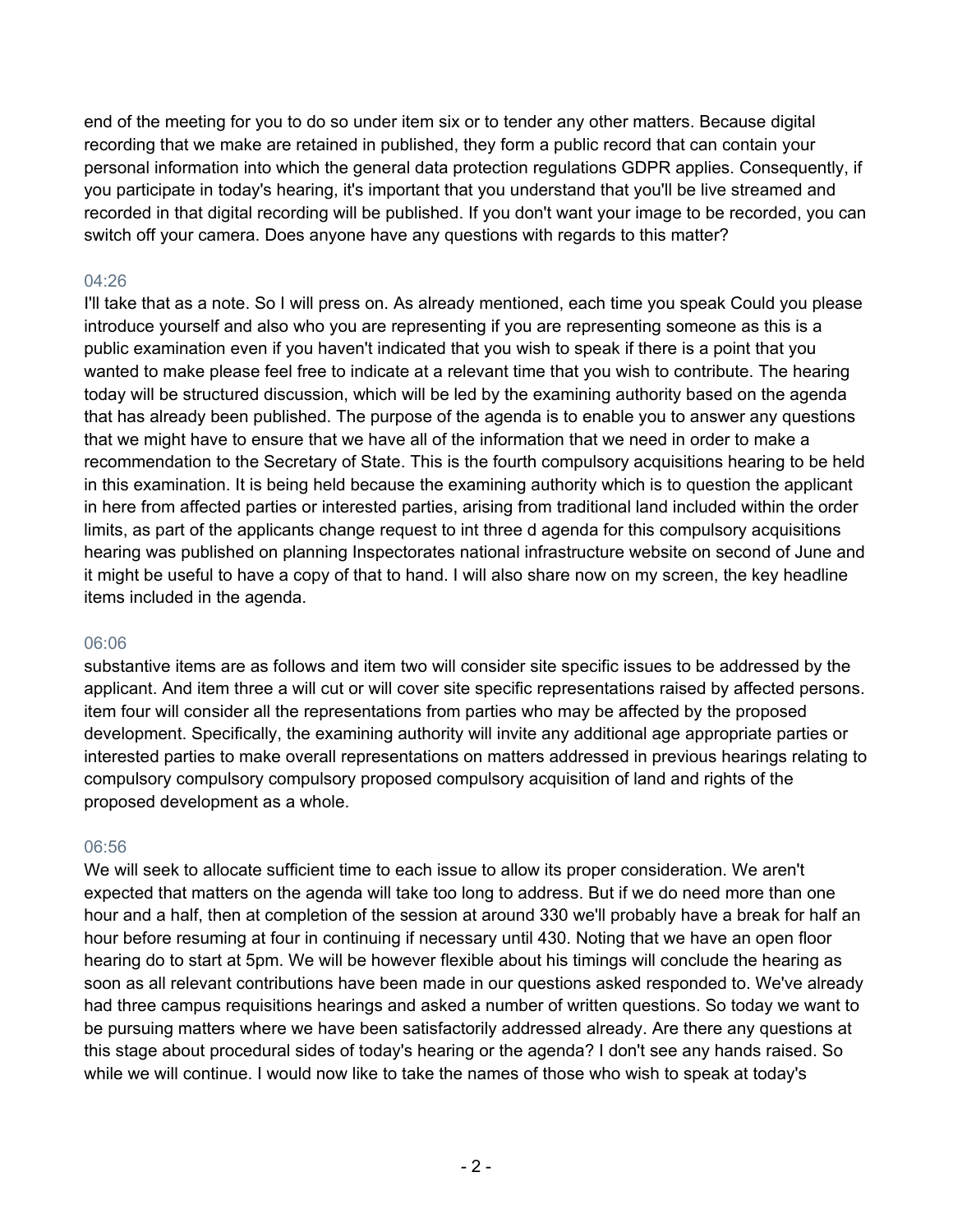hearing in please again, do not forget to state your name in who you are representing, if any. So can I start with the applicant, please? Mr. Bassford, I believe

## 08:19

Good afternoon. My name is Howard Bassford. I'm a solicitor and a partner at the law firm DLA Piper. And I'm supported by Mr. Henry Jeffries from my firm also today. Also in attendance should you need to speak to them our Mr. Mark Stoneman, who's the project manager from highways England. And Mr. Paul Hine, who is the district valuer from the valuation office agency also representing highways England. Thank you, sir.

#### 08:45

Thank you, Mr. Bassford. I believe that today. I believe that today Mr. Hein is actually not with us. I believe that we have Mr. Sowerby

#### 08:56

It is Mr.Sowerby be in fact, in Saudi and you are quite right and I was wrong. It is it is he who is Mr. Sowerby is also from the valuation office agency and also district valur.

#### 09:08

Thank you very much. Thank you. I also believe that we have Mr. David Morrow with us.

#### 09:28

Mr. Morrow is in attendance what I usually do, sir, is that should it become necessary to introduce you to other team members than I do? So. Mr. Morrow is here though to assist you with matters relating to engineering, should that be necessary? Okay.

#### 09:44

Thank you very much. Mr. Bruce, please. Yes, good afternoon. Good afternoon, Mr. Bruce. Would you mind introducing yourself and also mentioning if you're representing anyone or any Two or three you are representing please.

## 10:01

Yeah, Graeme Bruce, Chartered Surveyors from Young's RPS actually represent about six landowners on the upgrade proposals. I don't anticipate adding anything today's to today's proceedings, but we'll do my hand if anything occurs to me or any clarification is required.

## 10:25

Thank you very much. Is there anyone else with us today want to call get wishes to speak that I have not mentioned or called so far?

## $10:47$

I'll take that is now. So this addresses the first item on the agenda. Welcome introductions and arrangements for the hearing. Are there any questions of an introductory metric of luminary nature that you would like to ask today? Yes, Mr. Bassford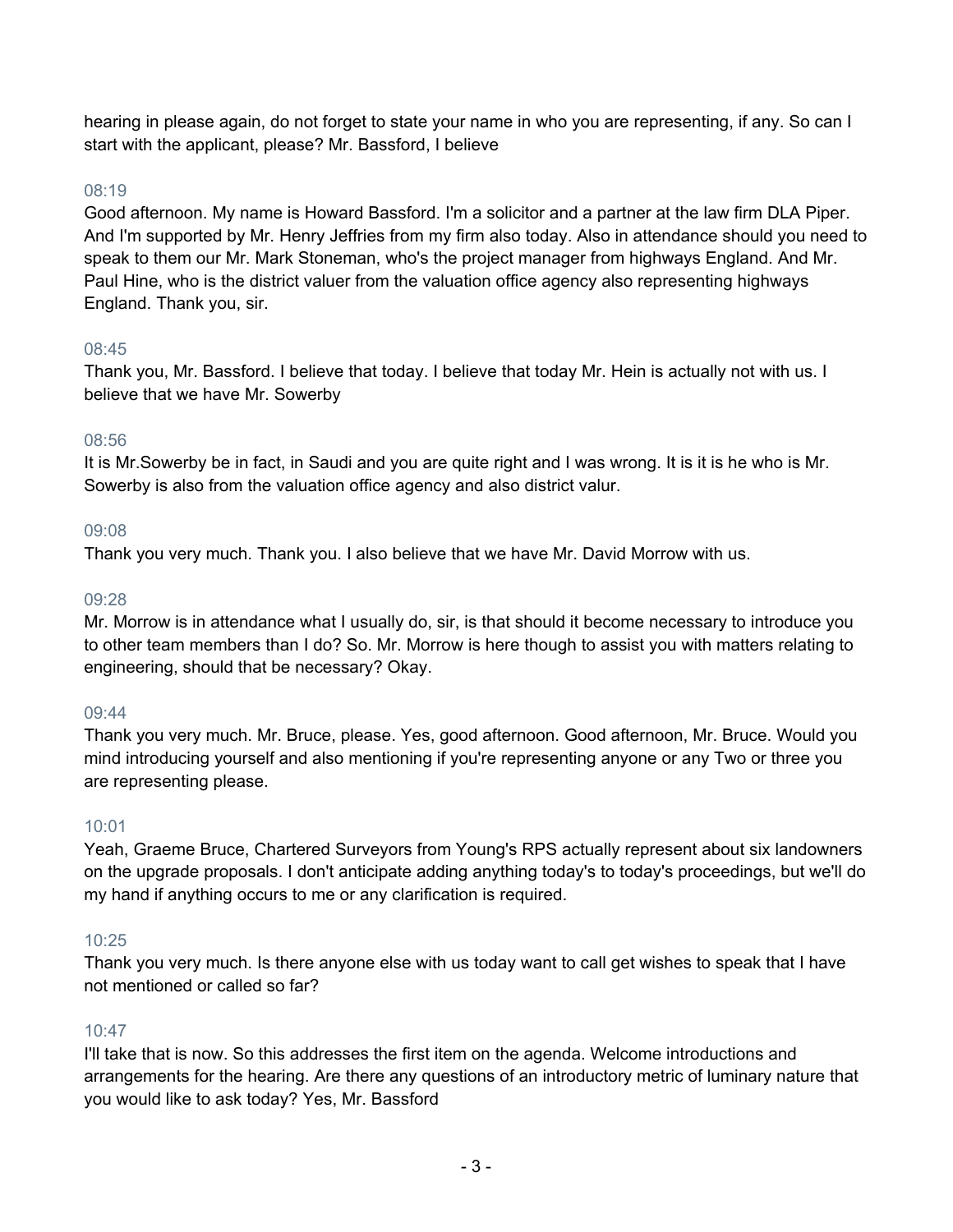## 11:11

So I'm simply going to say that the case for the inclusion of the additional land in the application is set out for you in the statement of reasons and that you should have everything required before you.

#### 11:24

Thank you very much, Mr. Mr. Bassford. If there are no further questions at this point regarding the introduction, and and a welcoming introduction and arrangements. Can I please pass over to Mr. Gleeson who will lead on item two of the agenda? Mr. Gleeson?

## 11:49

Thank you, Mr. Pinto. So item two is site specific issues for the applicants and for agenda sestito. This out as the examining authority will ask the applicant to explain how the compulsory acquisition and temporary possession powers within the draft decio relate to change requests to and three, take something authority will ask the applicant to provide a brief update of the progress of negotiations with affected persons and the timetable for conclusion. And the examining authority may ask questions with applicants about matters arising from written and oral submissions. So I'd like to begin by just asking the applicant to confirm the changes to the application as a result of change requests two and three, and how these affect matters relating to compulsory acquisition and temporary possession. And in doing so, can the applicant please justify his case for for ca and TP in the event? very general overall sense please. Mr. Bassford

#### 13:00

Good afternoon, sir. And yes, the most straightforward way to see this is by looking at the revised land plans that relate to the changes that were submitted, I'm just turning those up for myself now. And in particular, it is to identify that

#### 13:31

the

## 13:33

changes predominantly relate to a widening on the downstream eastern side of the river kokott Bridge to enable additional land to be brought within the application. Now, that land is required for more than one purpose, but, but essentially, it is to provide the on a temporary basis, the working area needed to access the land for piling works which will result in the stabilisation of the Northern bank and the engineering purposes for that have been explained to you I think on a number of occasions. And on either bank, it provides space for the crossing to the southern bank the access works. And the works also provide space for scar protection in order to protect the toe of the north bank in particular although there is some scar protection on the southern bank but which will ensure the stability of the bank and the structures that will be will be required. In addition to the southwest there is some additional land included and that is an additional planting area which is provided To offset the impacts on the wooded area in the kokott Valley and ensure that compensated replanting can be provided that. Thank you. In terms of progress with negotiations, Mr. Sowerby will be able to chime in. But the critical point to note here is that the parties with whom we are negotiating, who are Viscount Ridley on either side of the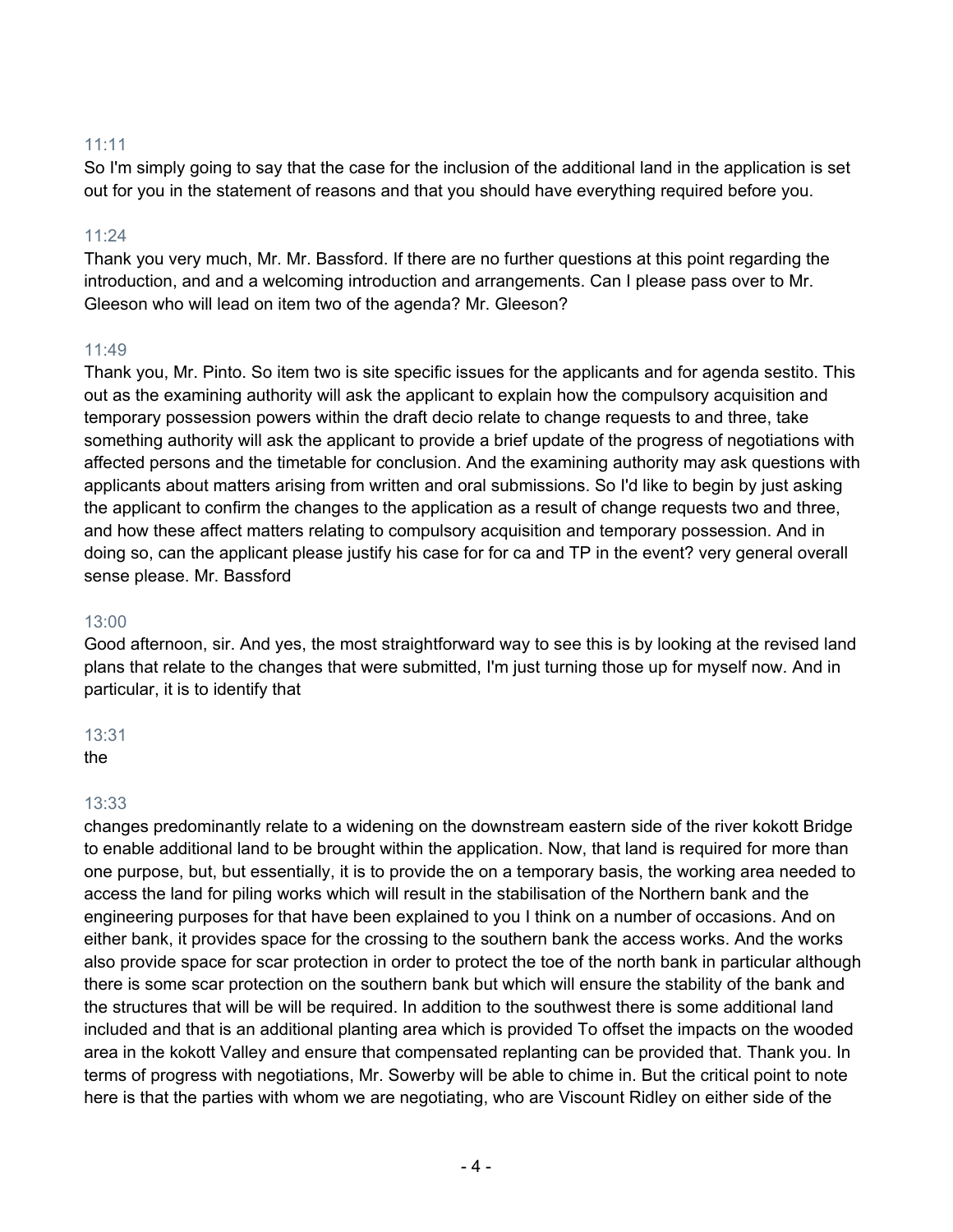river and Ms. Scott, on the north, are parties with whom we are already negotiating. And as such, the progress has been decent. It's in line with the other acquisitions that were explained to you last week. And that we expect, therefore, to be able to have concluded arrangements, or at least have heads by the close of the examination in line with all of the other paperwork that was described to you by Mr. Hine. Mr. Sowerby. Do you have anything to add to that?

# 16:17

Richard Sowerby district valid for the applicant? Thank you. I do not have anything further to add. Negotiations are ongoing. And we are anticipating concluding those by early July. early July being before the fifth hopefully. Yes, before the fifth of

# 16:40

July. In fact, before the second link, ideally. Okay, that's fine. So I don't have any particular questions about any of the proposals for ca and TP specifically, I think Mr. Bassford, some Kudu took me to that plot of land plan. That was the focus for me on this topic. I think also, the reference to table 2.1 of the change request letter, which is rep foil 34 that describes the amendments to land affected by ca summary table there of all those changes. Is there anything you want to add to that table? or provide the commentary on that table?

## 17:36

Not at this stage? Sir. This is relevant within this the greatest sort of scheme of things. This is relatively uncontroversial as as a topic today. And so, so I don't wish to detain you with that.

# 17:52

Okay. And do you wish to add anything in relation to the book of reference statements of reasons or funding statements?

# 18:01

Those as you know, have been updated, sir, I would simply be repeating myself.

## 18:07

Okay, thank you. So the tests that we've discussed in relation to other land subject to ca and TP can just use those checklists whether consideration has been given to all reasonable pod sensitives compulsory acquisition and temporary possession? Is your answer the same as for the all the other land?

# 18:35

It is and as you know, we're seeking to it's very difficult to provide additional space for spat scour protection for a new bridge over the river could anywhere else. So an alternative location really isn't going to work. And as you know, we are negotiating, which is the other big alternative to compulsory acquisition, the Human Rights Act point is exactly the same as for the other land negotiations that we're undertaking So, so your surmise is correct, sir,

## 19:06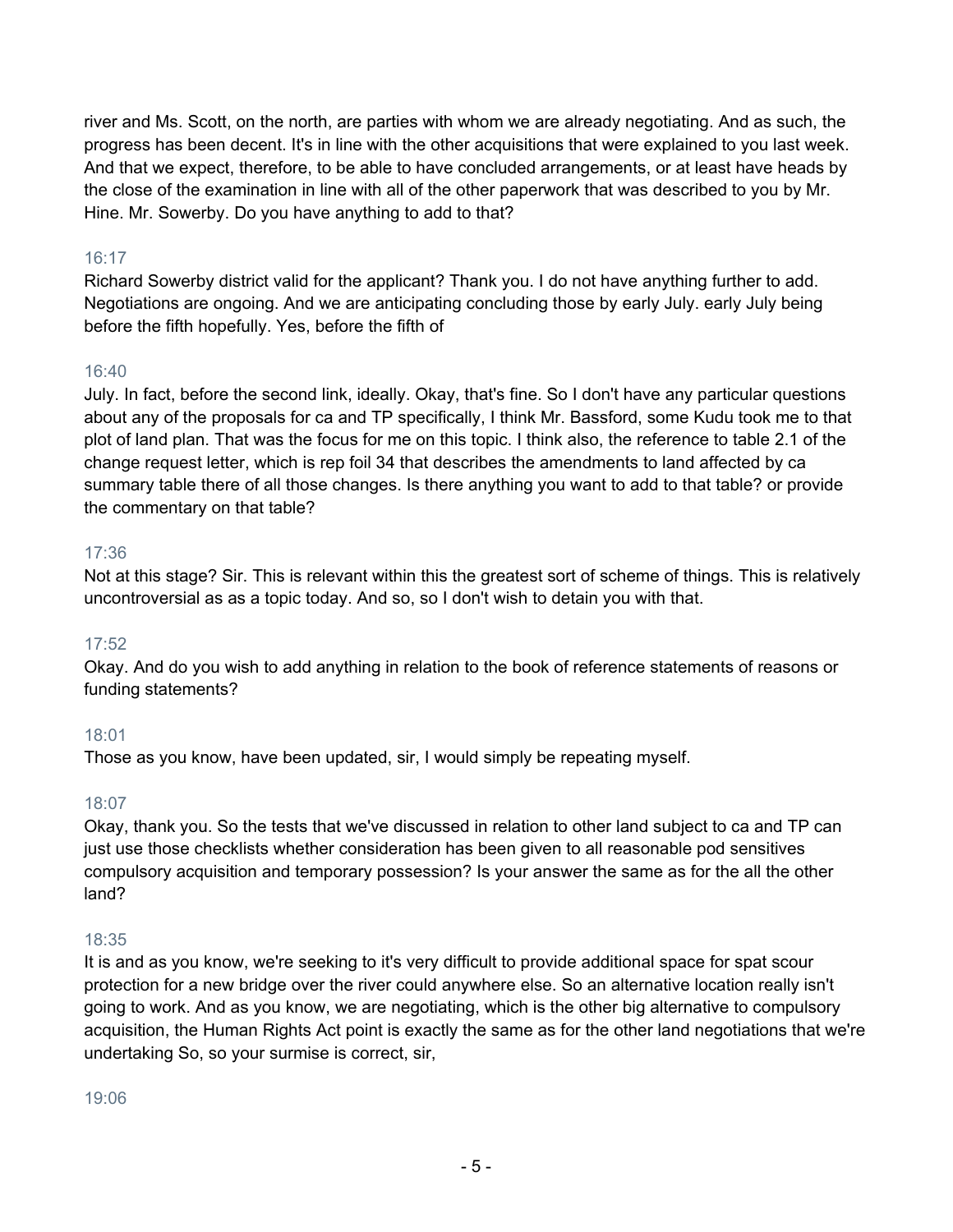and for the same landowners. So, the same issues apply yet. Whether the rights to be acquired including those temporary possession are necessary and proportionate.

# 19:17

We are taking no more than we consider as required. And it is necessary to enable the revoke it to bridge to be provided. And you will understand that we've looked quite hard at that question. Because the because the environmental effects that we we've discussed previously are important. So we have looked at whether these works are necessary and we've concluded Yes, they are.

# 19:44

Okay, thank you. And whether the works can be justified in terms of compelling case in public interests for ca.

# 19:54

This is a nationally significant infrastructure project bringing substantial benefits to the Northumberland region And as such, we will say, Claire is that compelling case and the public interests are in line with the other submissions we have made.

# 20:06

Thank you. And finally, whether there are any other requirements in terms of the infrastructure planning compulsory Acquisition Regulations 2010 that's been met in relation to the additional land.

# $20.20$

We believe that all of the requirements of the regulations have been met.

# 20:24

Thank you very much. Okay. I have nothing further relation to item two then. So anything further you wish to add Mr. Bassford?

# 20:34

Not from me just now, sir.

# 20:35

Thank you. So let's move on then to item three on the agenda, which is site specific representations by affected persons. And the agenda says the examining authority will ask affected persons to briefly set out any outstanding concerns in relation to ca and or TP, the lens which they own hands or occupy that have not been addressed by the applicant? Does anyone wish to speak on this point? not hearing the 10. One does. I wasn't expecting anyone to speak, given the list of attendees. So I think we can move on then to item four. All representations from parties who may be affected by the proposed development of agenda says under this points, the examining authority will invite any additional affected persons or interested parties to make all representations on matters addressed at previous hearings relating to the proposed compulsory acquisition of lands and rights for the proposed developments as a whole. Any affected person or interested party wishes to make representation on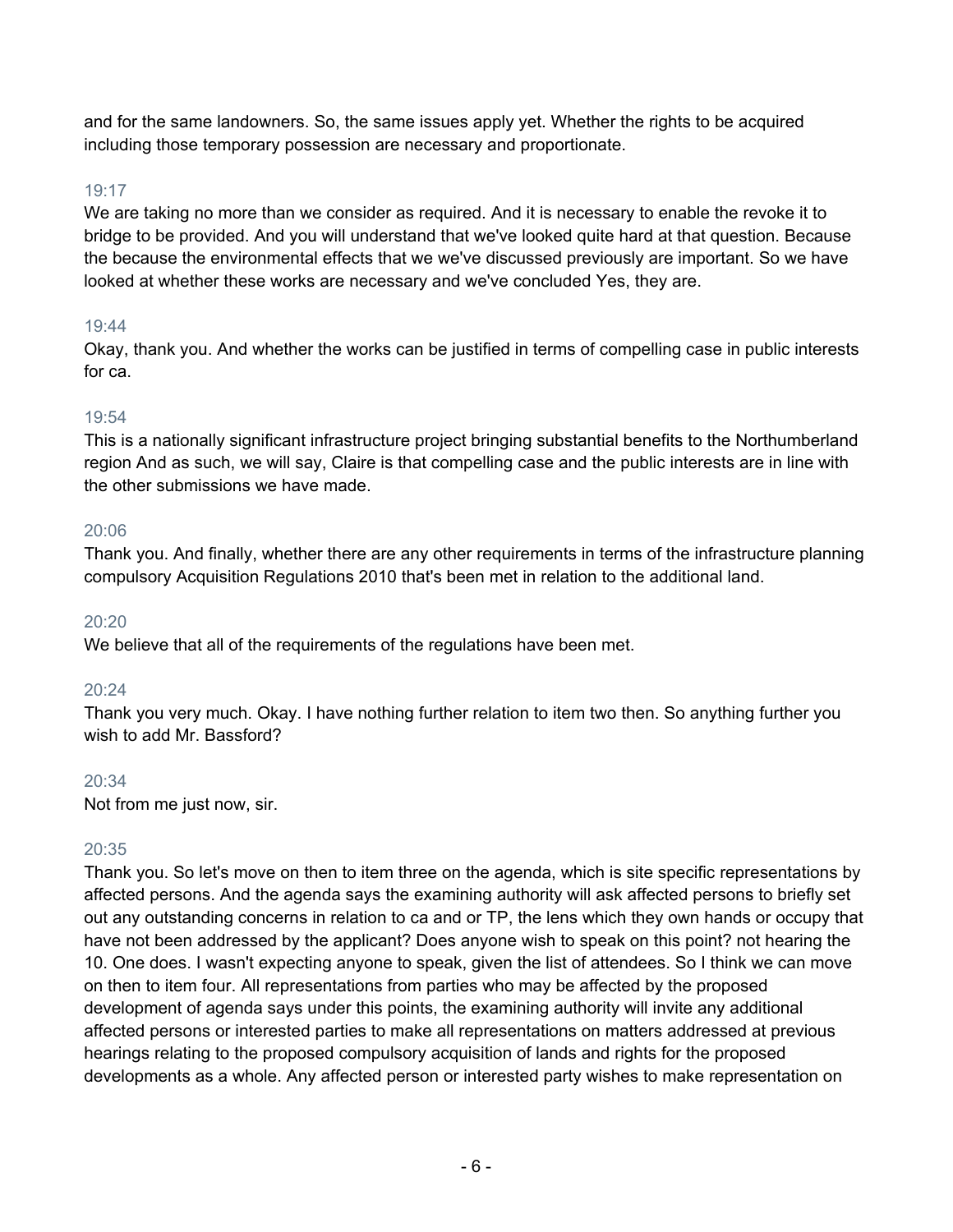matters addressed to previous hearings related to compulsory acquisition of land or rights of the proposed development as a whole may do so now? Is there anyone who wishes to speak on this point?

## 22:32

Again, not hearing anyone? Can I just check with you, Mr. Bruce, given that you're the only interested party here today is anything you wish to add at this point?

# $22.46$

Thank you, Mr. Gleeson. Know, one of the clients I do act for is the West End anglers who own the fishing upstream from the proposed bridge. Yes, they've made representations on their own behalf already. And I believe their interest is being taken account of Thank you. There's no land being acquired, but their access and rights may be affected which we'll we'll work together with the district, valuer and kostina on and will remains to be seen another there's a disturbance to the fishing. We are concerned about potential bank erosion because of the proposed works. But I believe they were that direct by their own representations. Thank you.

## 23:31

Thank you. Mr. Bassford. Do you want to come back on that point?

# 23:39

Only sir, to say that West and anglers are very properly put in a relevant representation which you have before you. It's recorded and repeated in the consultation report, which we submitted in relation to the change request, and answered and Mr. Bruce is correct. The applicant and its representatives are engaging with West End anglers with a view to supporting their continued use of their land for fishing during and after the works.

# 24:16

So we will, will there be an agreement? Are you expecting the agreement to be signed for the ends of the examination on that matter? I'm not sure rights.

# 24:27

I'm not sure if there is a a formal agreement to be concluded sir, or rather, it is to be a series of arrangements set out say that both parties know what is going on. There. There is access for other people and beneath the existing coconut bridge and it's ensuring that the anglers are able to enjoy access to their fishing pitches whilst the woods carry on those sorts of things. So this is very well picked up in methods of working and so on.

# 25:00

Yes, I recall that that submission was made. I have to say, I think it was a relevant representation. Yes. So again, if there's any ability for the anglers, with support from the applicant to agree in a position statement that says that everything is agreed or can be managed in such a way that obviously would help in as reporting to the Secretary of State,

## 25:33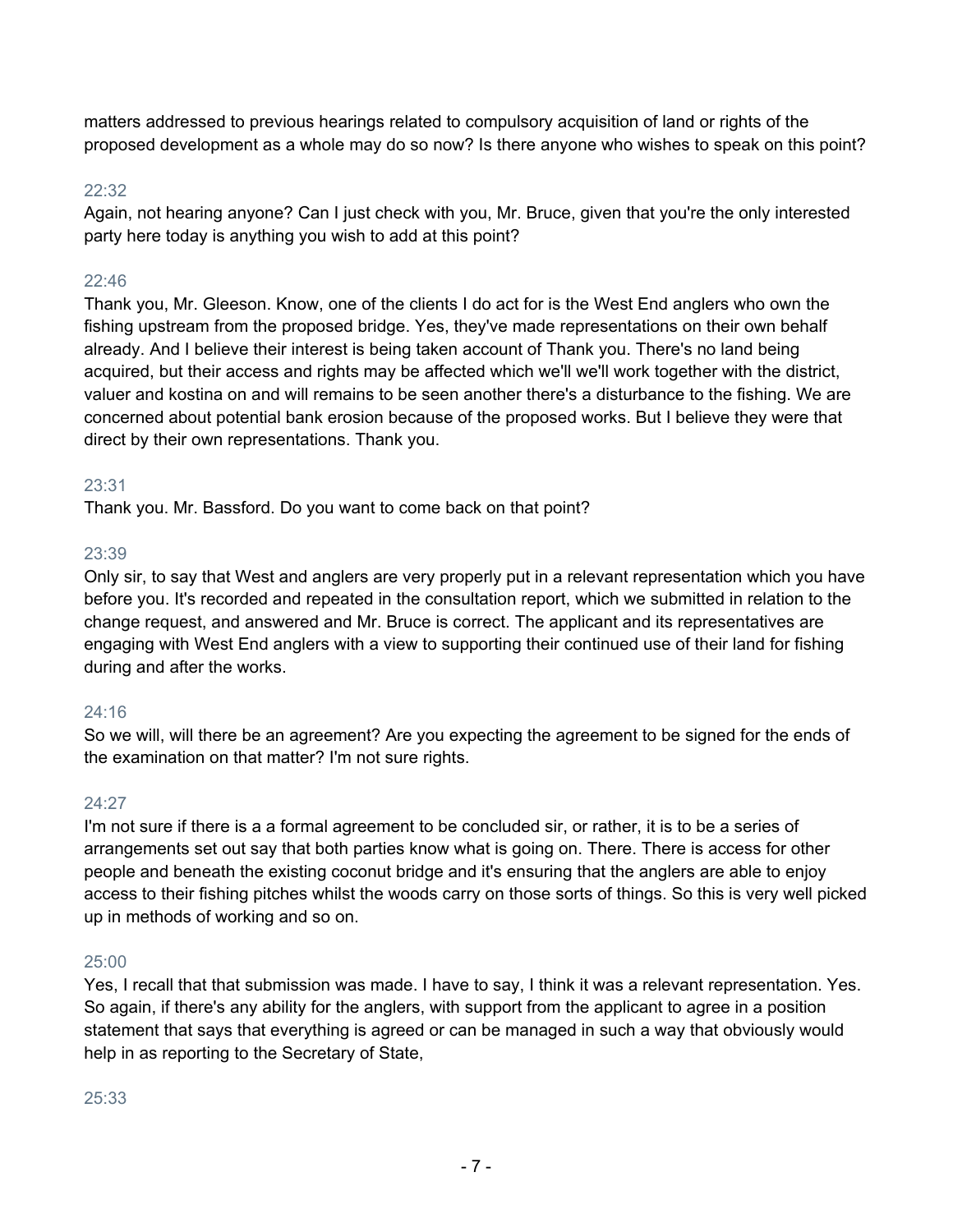we shall take that away, sir. And we will endeavour to have an exchange of correspondence with them that shows that they are that this has been addressed.

## 25:47

Thank you very much. That's helpful. Thank you.

## 25:50

So So, I mean, obviously, they're going to be seeking access through a life construction area. So we will need to engage with them during works. And longer term. We will be looking to agree access rights, but but we will get in touch with them and try and try and say thank you.

## 26:12

That's helpful. Thank you. Okay, so I think that largely completes matters. Before moving on to the final items on the agenda. Can I just ask the applicant and Mr. Bruce? Well, is there any, any further updates on matters in terms of compulsory acquisition shedule that we discussed, its ch three last week, and in furthering your wishes to add on that I recognise it's only a couple of days, but there's opportunities there.

## 26:46

I suspect there isn't anything further to update you on just yet. So knowing how these things go, people will have had a moment's pause before preparing for tomorrow's deadline, and then they will move on to this one.

## 27:01

Okay, thank you, Mr. Bruce, anything.

# 27:03

I can confirm by quirk of fate. I had a meeting with Mr. Bell this morning. And he is in agreement with the district values proposed terms. I anticipate to be able to confirm similarly for the other five clients I'm representing. With regard to West End anglers, I was also attended a site meeting elsewhere last week, and it was agreed that there will be an early meeting with the hiring authority and cross team to discuss their access issues. And I believe that will be met positively by all sides.

# 27:45

I'm sure Mr. Basswords welcome such progress as well. Yes, thank you. So let's move on then to the final items on the agenda. So review of issues and actions arising. item five, will circulate any actions. As soon as this set of hearings is completed. item six, any other matters. Other heavy issues which anyone wishes to address at this point, before we close?

## 28:28

I'm not hearing anything, so we can assume there aren't. So if there are no other relevant matters, the timetable for examination requires parties to provide any post hearing documents on or before Tuesday 29th of June, which is deadline 10 on the agenda. And can I also reminds you that video recordings and transcripts of the hearing will be placed on the inspections website in due course. So item seven,